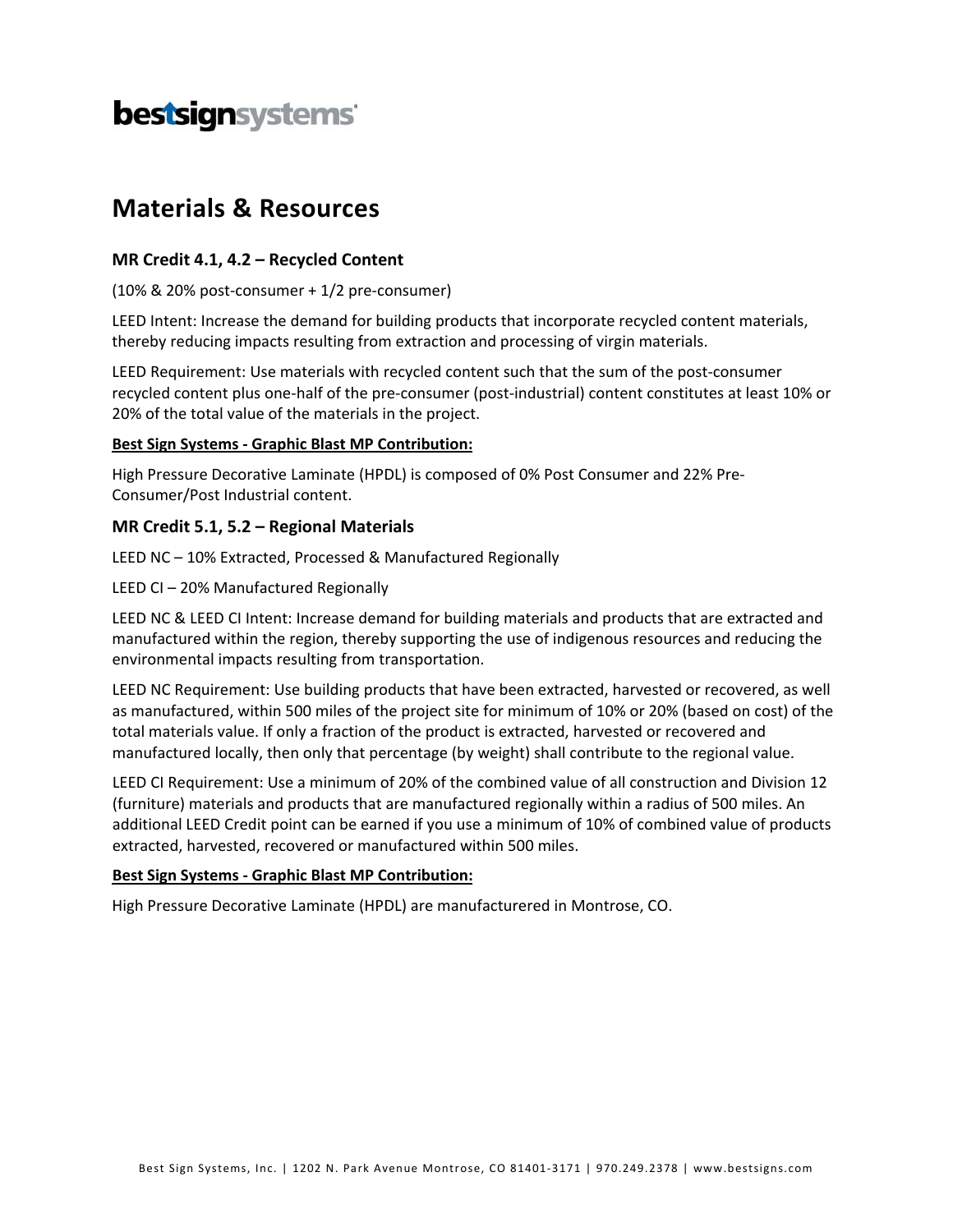# bestsignsystems

#### **MR Credit 6.0 – Rapidly Renewable Materials**

LEED NC & LEED CI Intent: Reduce the use and depletion of finite raw materials and long‐cycle renewable materials by replacing them with rapidly renewable materials.

LEED NC Requirement: Use rapidly renewable building materials and products (made from plants that are typically harvested within a ten-year cycle or shorter) for 2.5% of the total value of all building materials and products used in the project, based on cost.

LEED CI Requirement: Use rapidly-renewable construction and Division 12 (Furniture and Furnishings) materials and products, made from plants that are typically harvested within a 10‐year or shorter cycle, for 5% of the total value of all materials and products used in the project

#### **Best Sign Systems ‐ Graphic Blast MP Contribution:**

High Pressure Decorative Laminate (HPDL) are harvested within a 10‐year or shorter cycle.

#### **MR Credit 7.0 – Certified Wood**

LEED NC & LEED CI Intent: Encourage environmentally responsible forest management.

Requirements: When using new wood‐based products and materials, use a minimum of 50% that are certified in accordance with the Forest Stewardship Council's Principles and Criteria. Division 12 (Furniture) material value is included in the determination of the certified wood content.

#### **Best Sign Systems ‐ Graphic Blast MP Contribution:**

High Pressure Decorative Laminate (HPDL) uses kraft paper sourced by suppliers who are third party certified to the Sustainable Forestry Initiative Standard (SFI) verses the Forest Stewardship Council (FSC). The SFI is endorsed by the Programme for the Endorsement of Forest Certification schemes (PEFC). Additionally, they contain no heavy metals, rain forest timbers nor tropical hardwoods.